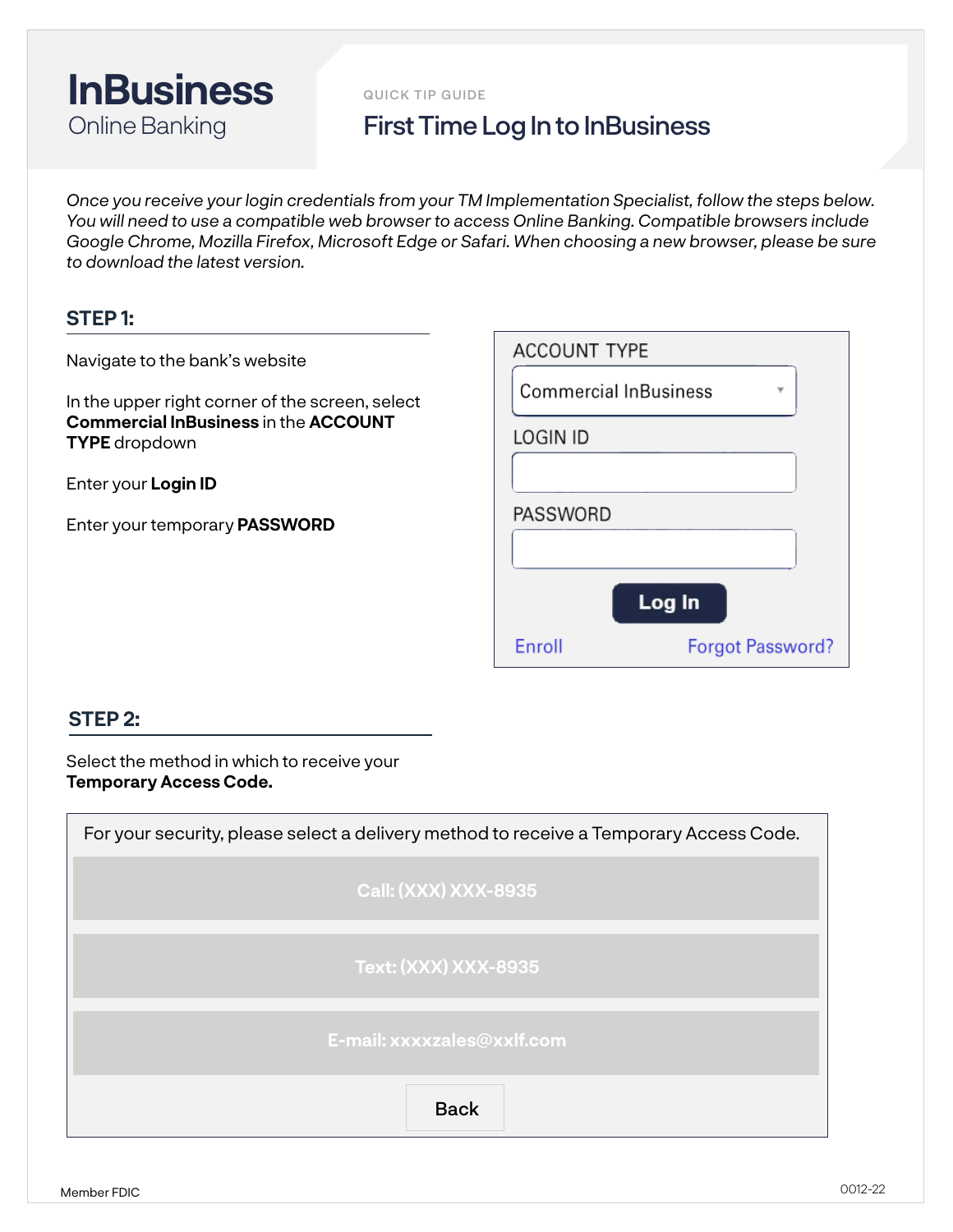## **STEP 3:**

Enter your Secure Access Code

Select **Submit**

| <b>Enter your Secure Access Code</b> |      |        |  |  |
|--------------------------------------|------|--------|--|--|
| 312753                               |      |        |  |  |
|                                      | Back | Submit |  |  |

## **STEP 4:**

#### Select **Submit Profile**

NOTE: The information on this page cannot be edited. Users are set up without Address information. The information is not required despite the astericks next to each field.

| Incorrect information? After the enrollment, you can update<br>information through the online banking under the Services tab and<br>selecting My Info. Or, you may call us at 877-280-1863 and we can<br>update this for you. |             |               |                       |  |
|-------------------------------------------------------------------------------------------------------------------------------------------------------------------------------------------------------------------------------|-------------|---------------|-----------------------|--|
| Prefix                                                                                                                                                                                                                        | First Name* |               |                       |  |
|                                                                                                                                                                                                                               | <b>Test</b> |               |                       |  |
| Last Name*                                                                                                                                                                                                                    |             |               | Suffix                |  |
| User                                                                                                                                                                                                                          |             |               |                       |  |
| Email Address*                                                                                                                                                                                                                |             |               |                       |  |
|                                                                                                                                                                                                                               |             |               |                       |  |
|                                                                                                                                                                                                                               |             |               |                       |  |
| Address1*                                                                                                                                                                                                                     |             |               |                       |  |
|                                                                                                                                                                                                                               |             |               |                       |  |
| Address 2*                                                                                                                                                                                                                    |             |               |                       |  |
|                                                                                                                                                                                                                               |             |               |                       |  |
| Country*                                                                                                                                                                                                                      |             |               |                       |  |
| <b>Select Country</b>                                                                                                                                                                                                         |             |               |                       |  |
|                                                                                                                                                                                                                               |             |               |                       |  |
| Phone Country*                                                                                                                                                                                                                |             |               |                       |  |
| <b>Select Country</b>                                                                                                                                                                                                         |             |               |                       |  |
| Home Phone*                                                                                                                                                                                                                   |             | Work Phone*   |                       |  |
|                                                                                                                                                                                                                               |             | Back to Login | <b>Submit Profile</b> |  |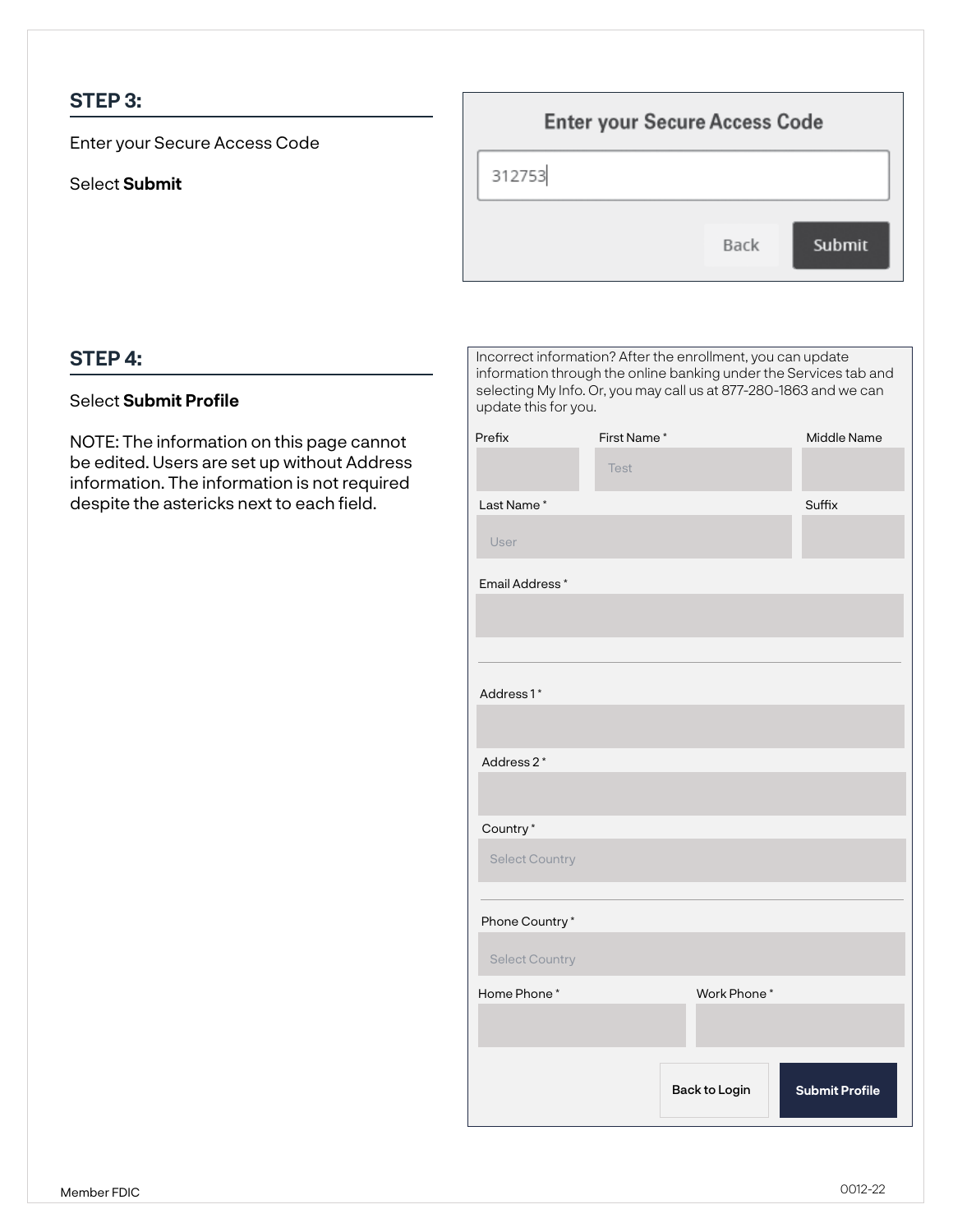## **STEP 5:**

**Password** field Enter your temporary password into the **Old** 

Using the provided password requirements, select your new password and enter it into the **New Password** and **Confirm New Password**  fields

Select **Submit**

Please set your new password:

Old Password

New Password

### Confirm New Password

Password must be at least 8 characters long.

Password can be no more than 24 characters long.

Password must contain a minimum of 1 numbers.

Password must contain a minimum of 1 lower case characters.

Password must contain a minimum of 1 upper case characters.

Password may not contain the follow characters <>&\/.

Password may not be the same as last 1 passwords.

Back **Submit**

## **STEP 6:**

Review your **Master Treasry Management Services Agreement**

Select **I Accept** after Scrolling to the bottom of the agreement.

# **Disclaimers** *Master Treasury Management Services Agreement* I Do Not Accept **I Accept**